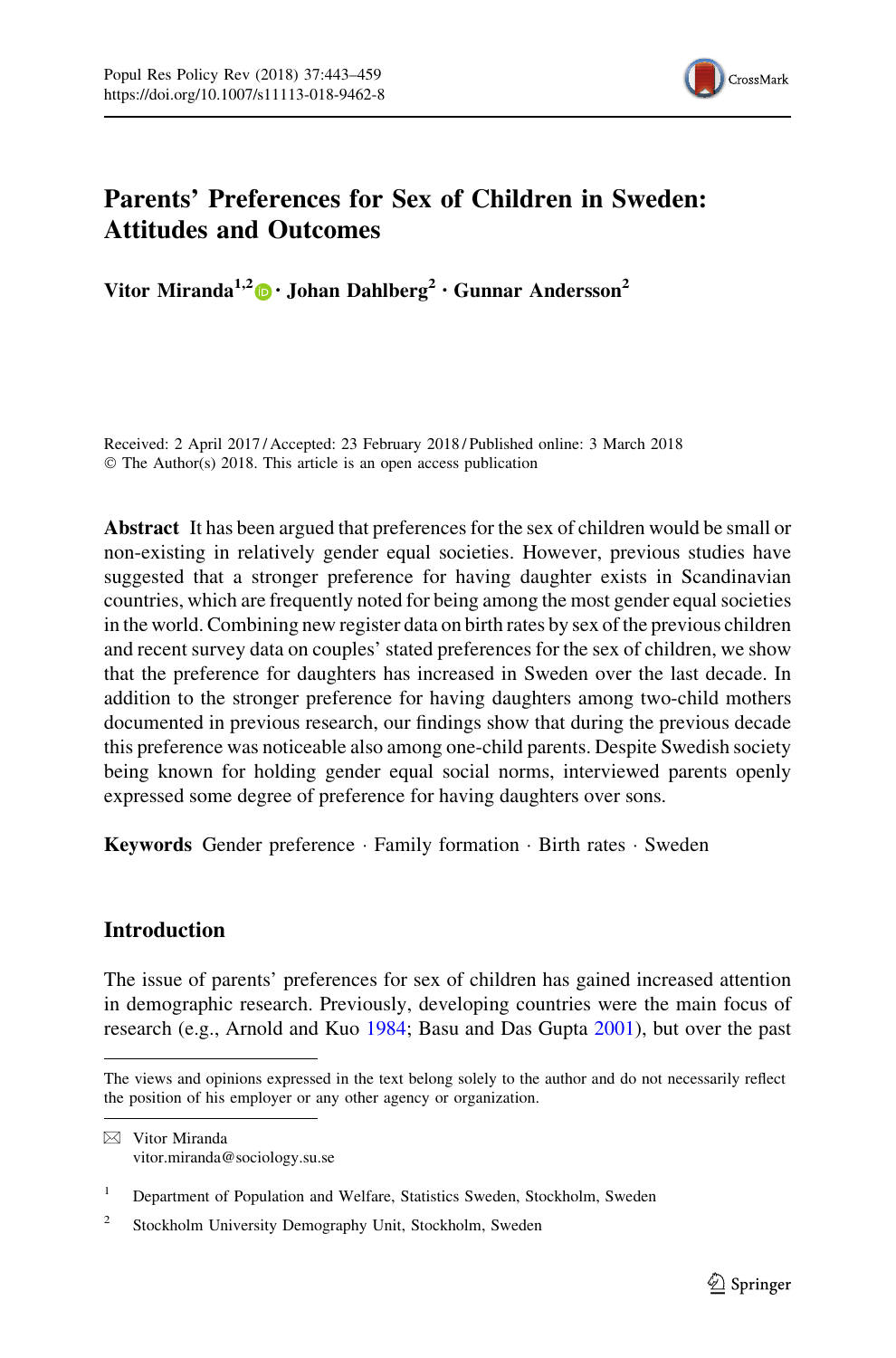decades there has been an increasing interest in sex preferences in developed countries as well (Hank and Kohler [2000;](#page-15-0) Marleau and Saucier [2002;](#page-16-0) Mills and Begall [2010;](#page-16-0) Tian and Morgan [2015](#page-16-0)). It is sometimes argued that sex preferences would be small or non-existing in relatively gender equal societies (Pollard and Morgan [2002\)](#page-16-0). However, Andersson et al. ([2006\)](#page-14-0) have demonstrated that this assumption does not hold for Scandinavian countries, which are often seen as frontrunners in terms of gender equality policies (Plantenga et al. [2009\)](#page-16-0). Those scholars have shown that the fertility of two-child mothers by the sex composition of their previous children reveals a stronger desire to have a daughter than to have a son in Sweden, Denmark, and Norway, but not in Finland (see also Andersson et al.  $2007$ ; Saarela and Finnäs  $2014$ ). Their study shows that these patterns emerged in the 1980s and became even more pronounced in the 1990s.

The phenomenon of sex preference for sex of children in a society can be studied from two different angles. While one approach is to make inferences based on the study of observed behavior, such as differential birth rates, another approach is to investigate preferences and attitudes directly reported by parents. In this context, the purpose of the present study is twofold. First, we extend the existing analyses by Andersson et al. [\(2006](#page-14-0)) of the birth rates of Swedish one- and two-child mothers by the sex composition of their previous children. We add newly available register data for another decade of observation (2000–2012) to examine whether the distinct pattern of sex preferences for daughters observed in the 1990s has persisted, vanished, or intensified during the 2000s.

Second, we use data from the recently released 2012 Swedish Generations and Gender Survey (GGS) in order to investigate the relationship between parents' stated and revealed preferences for the sex of a possible additional offspring. The Swedish GGS contains questions on whether interviewees would like to have another child and their preferences for the gender of that possible next child. In addition to providing a clearer picture of parents' gender preferences for children in Sweden, these data make it possible to evaluate whether parent's self-reported preferences for the sex composition of their offspring can be matched to the implicit preference for having daughters that we observe in the Swedish register data. The survey data also allow us to study the influence of different factors that may relate to fertility decisions, such as employment prospects, romantic life, and social pressure from family and friends.

The next section includes a brief overview of empirical work that documents preferences for the sex of children in different parts of the world, and the Nordic countries, in particular. This is followed by a presentation of theoretical arguments from the literature to explain why parents might prefer to have sons or daughters and how those preferences might change over time as a country moves towards a more gender egalitarian society. We then present our research questions and provide an overview of our data and methods, followed by the empirical results and a concluding discussion.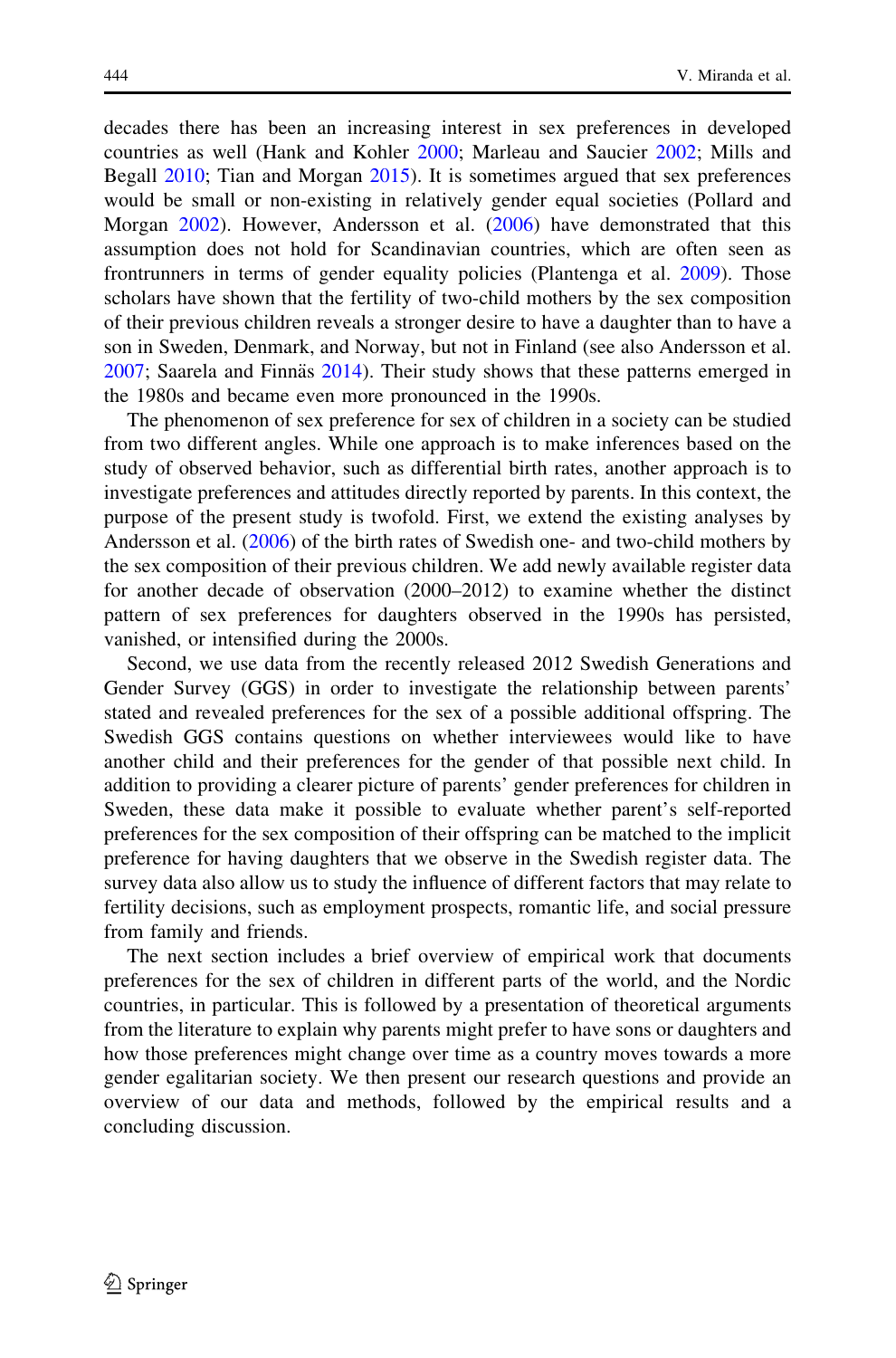#### Sex Preferences and Childbearing

Previous studies have demonstrated that parents often have preferences about the sex composition of their offspring, in some cases even adjusting their reproductive behavior to match those preferences. The part of this line of research that has received most attention is perhaps the case of son preferences in societies in South and East Asia. A series of outcomes related to childbearing have been used to show this pattern. Elevated sex ratios at birth (i.e., the proportion of boys to girls in live births) have been found in some countries in the region, including China, Vietnam, India, and the post-Soviet countries of the Caucasus (UNFPA [2012\)](#page-16-0). This pattern has increased in parallel with the wider availability of technologies to determine the sex of the fetus, such as ultrasonography, and has therefore been linked to the practice of sex-selective abortion (Yi et al. [1993\)](#page-16-0).

Another strategy to indicate the prevalence of son preference is to compare the childbearing intentions and behavior among parents with different numbers of sons and daughters. The underlying idea is that, when there is strong preference for sons, couples that have only daughters are more likely to reveal a desire to have an additional child than are other couples. When contraception is accessible, this desire is likely to translate into lower use of birth control and ultimately higher birth rates among couples with only daughters. This pattern was documented in China in the early 1980s, where couples with only daughters showed much lower rate of contraceptive use than other couples with the same family size (Arnold and Zhaoxiang [1986](#page-15-0)). Moreover, levels of contraceptive use were equally high among parents with only sons and those with a mix of sons and daughters. This suggests that parents with only sons did not consider it important to have at least one female offspring. Differential stopping behavior in childbearing that indicates the existence of preferences for having sons over daughters has also been documented in Armenia, Azerbaijan, India, Jordan, Pakistan, and Nepal (Clark [2000;](#page-15-0) Bongaarts [2013\)](#page-15-0).

For most contemporary societies outside of Asia, the analyses of differential childbearing behavior and intentions have not indicated that son preferences are important. Rather, most research suggests that parents often want to have a balanced sex composition with at least one girl and one boy in their offspring. This has been found in many countries in Latin America and Sub-Saharan Africa (Arnold [1997\)](#page-14-0), Europe (Hank and Kohler [2000\)](#page-15-0), as well as in the United States (Pollard and Morgan [2002](#page-16-0)), Canada (McDougall et al. [1999](#page-16-0)), and Australia (Kippen et al. [2007\)](#page-15-0). Furthermore, in some countries such as Sweden, Norway, and Denmark, having at least one daughter seems to matter more than having at least one son. Although parents with one son and one daughter have the lowest birth rates among different constellations of two-child parents, Scandinavian parents with two sons have considerably higher birth rates than do parents with two daughters (Andersson et al. [2006;](#page-14-0) Kolk and Schnettler [2013](#page-15-0)).

Evidently, the use of differences in birth rates to make inferences about sex preferences for children has some limitations. As noted by Raley and Bianchi [\(2006](#page-16-0)), it is possible to interpret associations in the opposite way than what is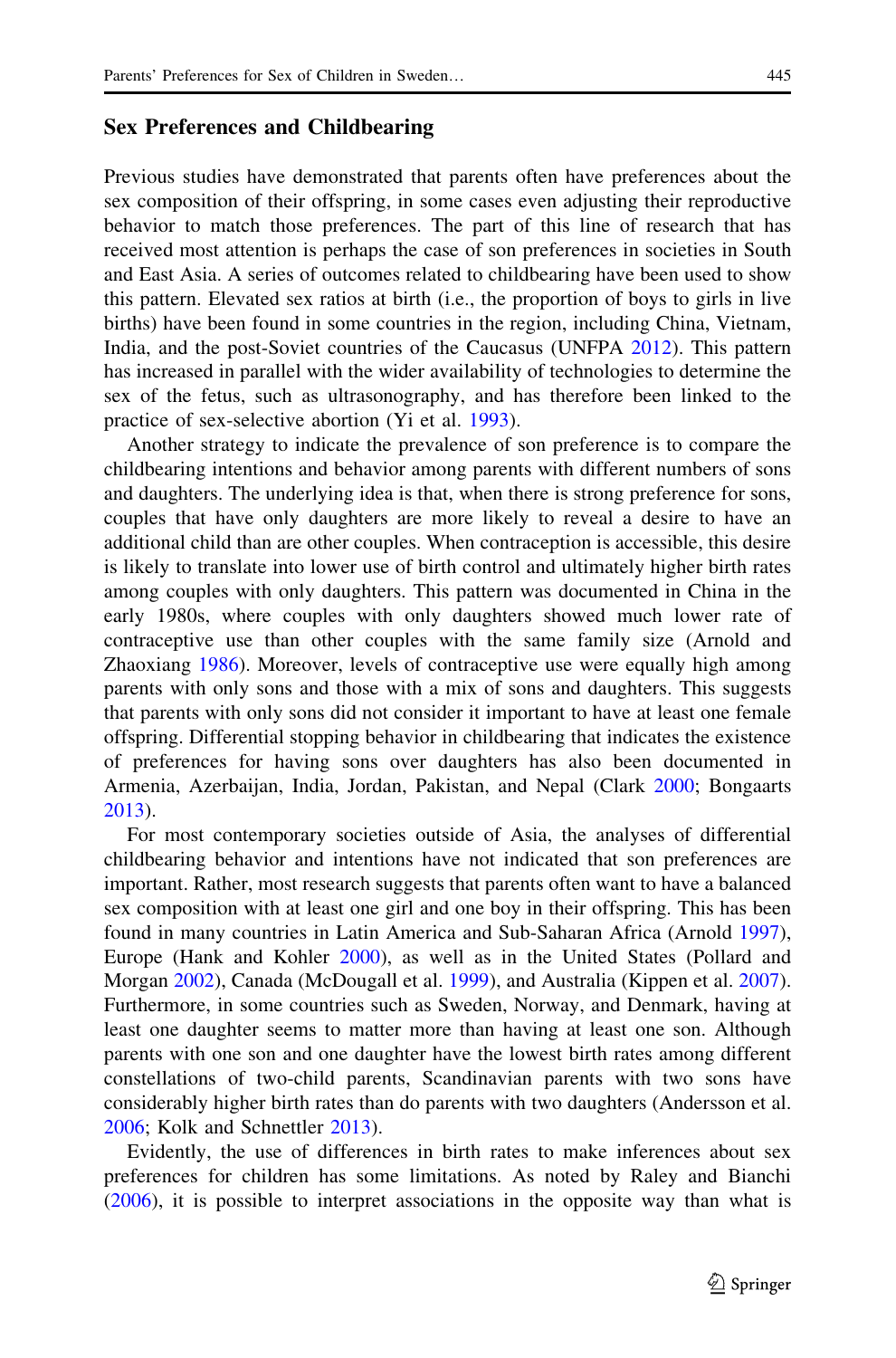usually done. For example, parents with two boys might be more likely to progress to a third birth not because they necessarily hope for a daughter, but because they so much enjoy their boy children that they are more likely to want another child. For this reason, inferences based on differences in birth rates are enhanced if confirmed by corresponding responses in attitude surveys. This is the approach we apply in the present study, as shown below.

## Theoretical Explanations for Sex Preferences

Most theoretical attention in relation to sex preferences for children has focused on son preferences. Much theory has focused on how gender roles and their interaction with kinship systems determine unequal abilities for sons and daughters to contribute to the household over the life course (Das Gupta et al. [2003\)](#page-15-0). In many historical settings and in contemporary societies in South and East Asia, sons tend to be perceived as the key source of contribution to the household in the form of paid labor or work in the family farm (e.g., Sandström and Vikström [2015](#page-16-0)). The contributions of daughters tend to center in providing unpaid domestic work and care to younger and older family members. A higher demand for boys over girls may emerge from the dependency among many families on the economic contribution brought by sons, especially in contexts of lower incomes and restricted social security. This gendered division of labor may be compounded by social norms that regulate kinship systems, especially when these systems are patrilineal and residence is patrilocal. In these cases, daughters may be expected to provide care to their husband's family after marriage rather than to their own parents. In some contexts, parents might be expected to pay dowries for daughters, and inheritance laws may disproportionally favor male offspring (Basu and Das Gupta [2001\)](#page-15-0).

Since son preferences have been attributed to unequal gender roles in patriarchal societies, it could be expected that sex preference for children would be virtually non-existent in societies with greater gender equality. The empirical evidence on sex preferences and childbearing reviewed above does not fully support this narrative, however, for two main reasons. First, in many societies that have less rigid gender roles and in which there is no clear son preference, a preference for a child of each sex is still evident. This is, for example, the case in the United States (Pollard and Morgan [2002](#page-16-0)), Australia (Kippen et al. [2007\)](#page-15-0) and much of Europe, including Sweden (Hank and Kohler [2000](#page-15-0); Andersson et al. [2006\)](#page-14-0). This indicates that in those societies, sons and daughters are not viewed as equivalent values to parents (e.g., Hoffman and Hoffman [1973](#page-15-0)).

A second empirical finding that problematizes the hypothesis that sex preferences for children would be unimportant in societies with greater gender equality comes from recent analyses of changes in sex preferences over time. While most studies of sex preferences are based on cross-sectional comparisons of countries, mostly due to data limitations, a few studies have been able to produce long and consistent time series for the same country. Some examples are the studies of the Nordic countries by Andersson et al. ([2006,](#page-14-0) [2007](#page-14-0)), discussed above. In international comparisons,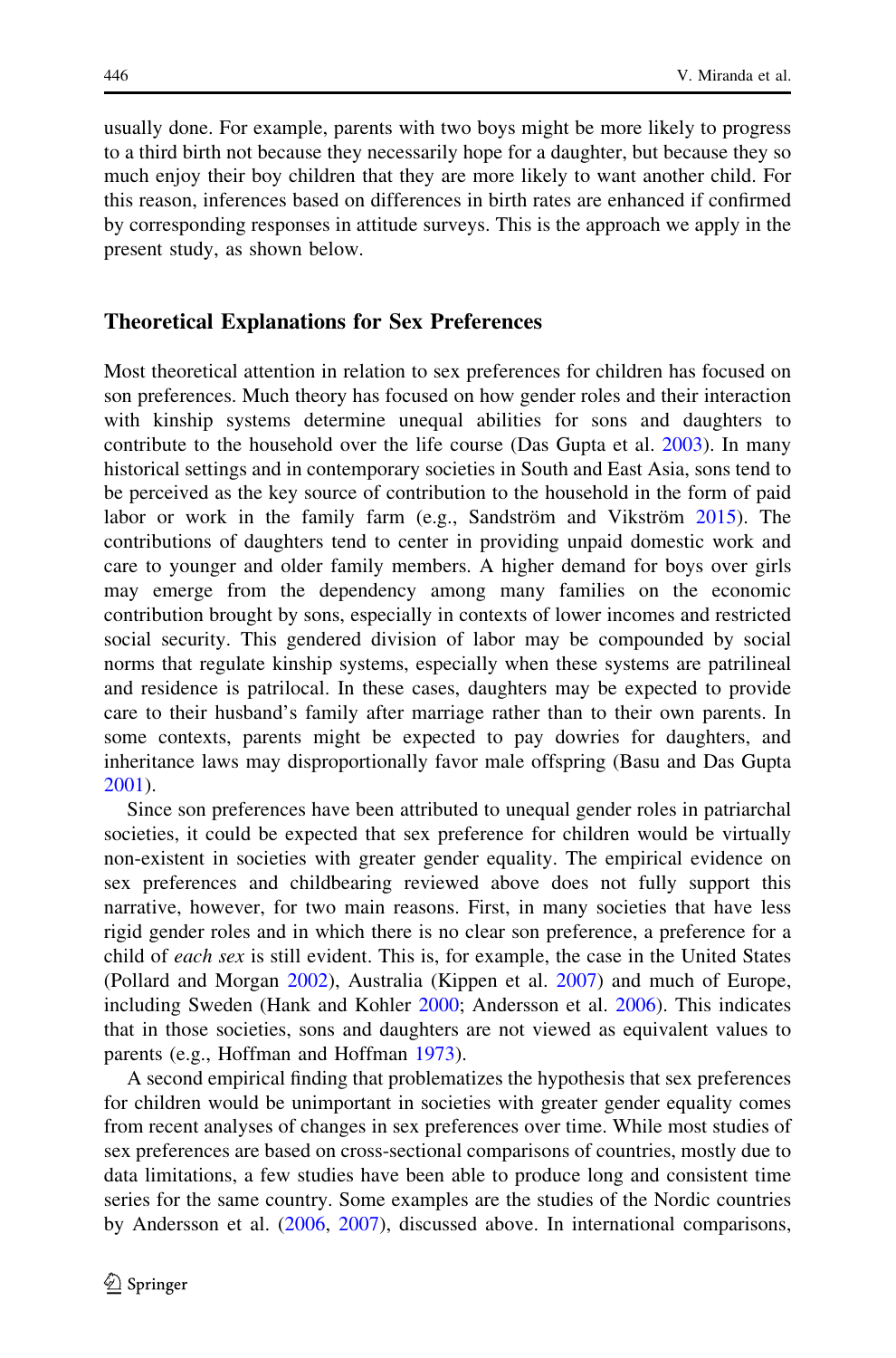those countries are often placed among those with the highest level of gender equality, and continued progress in that area has been made over the last decades (World Economic Forum [2016;](#page-16-0) Frejka et al. [2017\)](#page-15-0). Therefore, one may expect that parents in those societies would become more neutral over time to sex preferences and that birth rates would become gradually more independent of the sex composition of previous offspring. However, the analysis of third birth risks by Andersson and colleagues suggested otherwise: having at least one daughter seems more important to parents in contemporary Denmark, Norway, and Sweden than having at least one son. More significantly, this pattern emerged around the 1980s and had not shown any sign of decline until the late 1990s, the last data point available in the literature. In short, the developments in those Nordic countries point to the opposite direction that would be expected by a straightforward association between gender equality and the decline of sex preferences, as entirely new patterns of differential birth rates have emerged in the recent past.

The theory of a two-stage gender revolution, as put forward by Goldscheider et al. [\(2015\)](#page-15-0), can help organize the discussion around this apparent contradiction between gender equality and persistent preferences for the sex composition of offspring. The theory suggests that recent gains in gender equality and the decline of the male breadwinner family model in developed societies can be analytically divided into two phases, referring to changes in the public and private sphere, respectively. Changes in the public sphere relate to increases in female participation in the previously male-dominated market of paid labor. The second phase relates to increasing equality in the division of labor in the private sphere, by which men participate more actively in unpaid domestic work, such as childrearing. The two stages of the gender revolution tend to follow each other in a temporal manner, but a temporal gap between the two stages may create a ''second shift'' for women (Goldscheider et al. [2015](#page-15-0)). This concept refers to the situation when women accumulate the double burden of contributing to paid work and being responsible for household work while the second part of the gender revolution is not complete.

Given the multiple dimensions of gender equality, it is difficult to assess how far the second part of the gender revolution has advanced in Sweden. On the one hand, Swedish men hold an increasing share of domestic tasks. Public policies promote gender equality in the use of parental leave and fathers' uptake has increased in recent years (Duvander and Johansson [2012](#page-15-0); Statistics Sweden [2016\)](#page-16-0). On the other hand, men and women tend to specialize in different types of housework (Kan et al. [2011\)](#page-15-0) and the vast majority of parental leave days continues to be used by mothers (Statistics Sweden [2016](#page-16-0)). Available statistics on care for elderly parents provide yet additional evidence of the difficult convergence of gender roles in the private sphere. Institutional care and home help services to the elderly were cut back substantially during the 1980s and 1990s and female relatives took most of the extra share of required care. By 2000, daughters in Sweden were two and a half times more likely than sons to be the care provider to an elderly parent who lived alone and had needs (Johansson et al. [2003\)](#page-15-0).

In our study, we use the framework of the two-stage gender revolution to help explain sex preferences for children and the recent developments in birth rate differentials in Sweden. Applied to the study of preferences for the sex of children, a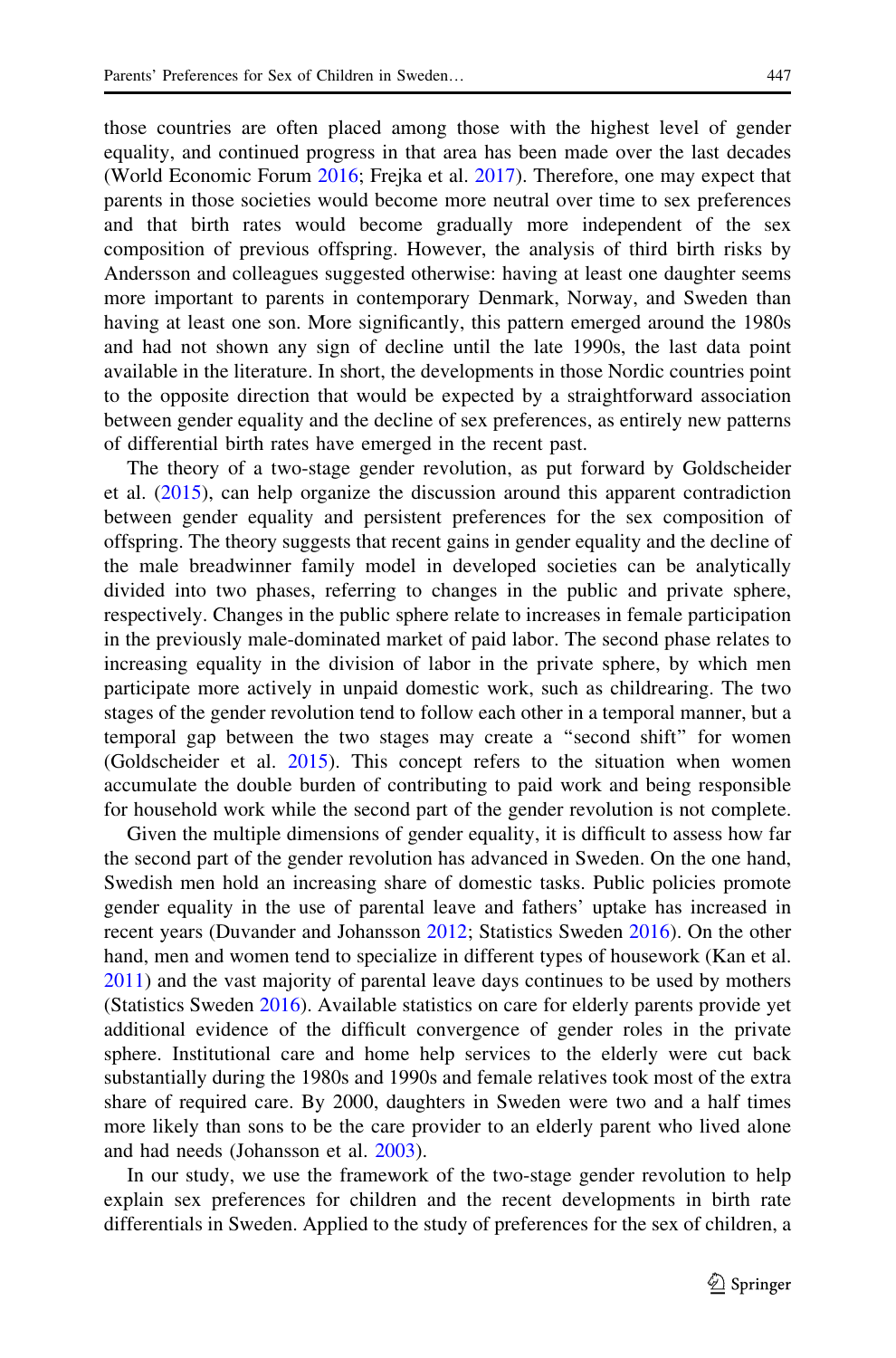slow progress in the second part of the gender revolution means that parents continue to see sons and daughters as having some inherently different traits and strengths, even if gender roles are apparently more flexible. With the increase in female labor force participation, parents may expect that both sons and daughters can provide financial help at old age, or at least support themselves and their own families, but that daughters might continue to be seen as a more reliable source of care and social support. This narrative is compatible with the desire in Sweden to have at least one daughter.

### Research Questions

Given the different pace of progress in the different dimensions of gender equality, it is difficult to tell in advance the impact those changes may have had on preferences for the sex of children in Sweden during the last decade. To address this issue in more detail, we use newly available register data to examine women's transitions to a second and third birth, respectively, conditional on the sex of the existing children. This is complemented by the study of responses to a survey on attitudes related to childbearing conducted in Sweden during 2012. In practical terms, our study addresses four main research questions, as follows:

- (1) Has the transition to a third birth become more neutral to the sex composition of the previous children since 1999?
- (2) Has the transition to a second birth remained neutral to the sex of the first child since 1999?
- (3) Do stated preferences regarding the sex of the next child available in the survey data confirm the inferences made based on differential births rates?
- (4) What dimensions of life seem to have greater impact on parents' intention to have another child: career and employment; personal and romantic life; or opinions from family and friends? Do those patterns vary by the sex composition of previous children?

Question 1 relates directly to the links between the progress in gender equality in general and the evolvement of sex preferences for children. The goal is to determine if the patterns of sex preferences as evident in third birth rates during the 1980s to 1990s was a phenomenon exclusive for those decades, or if they have persisted into the 2000s. An eventual convergence to a more gender-neutral pattern of birth rates during the 2000s can be regarded as evidence that the second part of the gender revolution is gaining momentum. Question 2 serves as an additional check to that same issue.

Question 3 has both substantive and methodological significance. First, this part of the analysis presents the most up-to-date survey data that are available on parents' stated preferences for sex of children in Sweden. Second, the results give additional evidence on whether the conclusions inferred from differential birth rates are an adequate interpretation of sex preferences. This is an important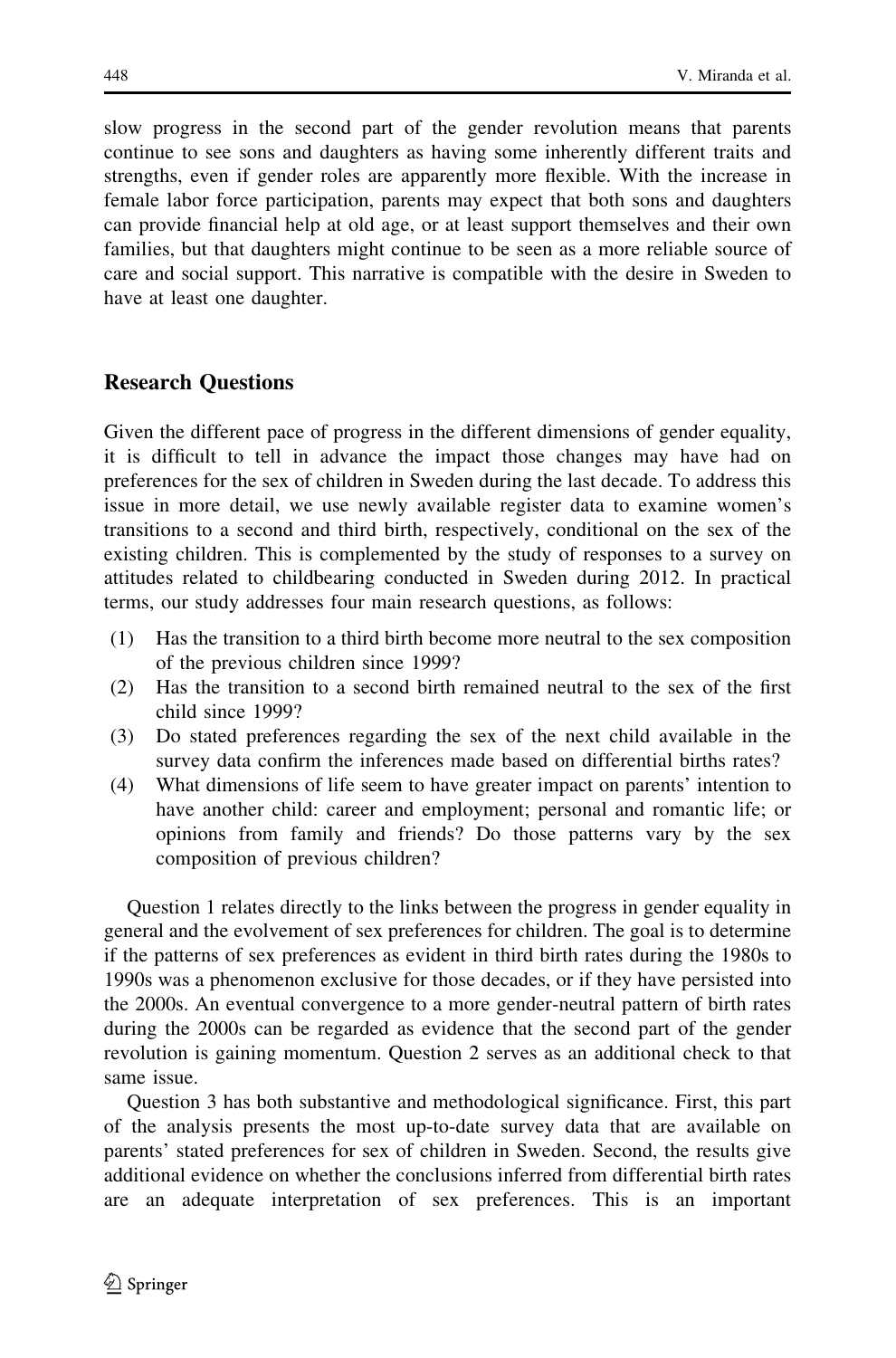methodological contribution, since this issue was not addressed in the studies by Andersson et al. ([2006,](#page-14-0) [2007\)](#page-14-0).

Finally, question 4 makes a step towards a better understanding of some of the mechanisms that may drive preferences for the sex of children. With the available survey items at hand, it is possible to investigate, for instance, if parents of only sons are less worried than other parents about the impact of an additional child on their employment opportunities or other aspects of working and couple life. [These survey items build on theoretical frameworks on reasoned action and planned behavior proposed by Fishbein and Ajzen ([1975\)](#page-15-0) and Ajzen and Fishbein [\(1980](#page-14-0))]. Moreover, available questions on the perceived opinions of family and friends on respondents' childbearing decisions help provide additional insight into decision mechanisms that has been lacking in previous research on sex preferences for children. While much research has focused on individual and institutional characteristics related to fertility intentions, the study of the role of meso-level family and social networks in shaping fertility preferences has received much less attention (Balbo and Mills  $2011$ ; Bernardi and Klärner  $2014$ ). This holds for fertility research in general and evidently also for research on childbearing decisions in relation to any sex preferences for children.

#### Data and Methods

The present study uses Swedish population register data provided by Statistic Sweden [\(2003](#page-16-0)) in order to investigate birth rates by parity and the sex of the existing child or children. These register data contain rich information on all individuals that ever lived in Sweden between 1961 and 2012, including dates of birth, death, and international immigration and emigration. Personal identifiers allow us to link parents to their children and to create full birth histories. We focus our analysis on second and third births that took place between 1970 and 2012 by native-born women born in 1925 and onward.

Using event history analysis techniques, we estimate piecewise constant exponential models (Hoem [1993](#page-15-0); Blossfeld et al. [2007\)](#page-15-0). The data are organized with monthly precision of exposures and birth outcomes. We use the sex of the previous child(ren), calendar year, age of the mother, and time since the previous birth as independent variables. Those variables are coded as categorical variables. Age of the mother is represented by ten intervals of size 3 years (i.e., from ages 16–18 to ages 43–45). Time since the previous birth is also divided into ten intervals: 0–1, 1–1.5, 1.5–2, 2–2.5, 2.5–3, 3–4, 4–5, 5–6, 6–8, and 8–10 years. Therefore, women are right censored in the study if they do not experience a birth within ten years after their previous birth. Calendar year is coded as dummy variables representing single years. Finally, an interaction term between calendar year and the indicator of the sex of the previous child(ren) reveals the trend in parents' implicit preferences for the sex of their children over time. In other words, we interpret differences in parity progression rates by sex of existing children as an indication of parents' preferences for the sex of children. Our results are presented as relative birth risks standardized by the mentioned variables.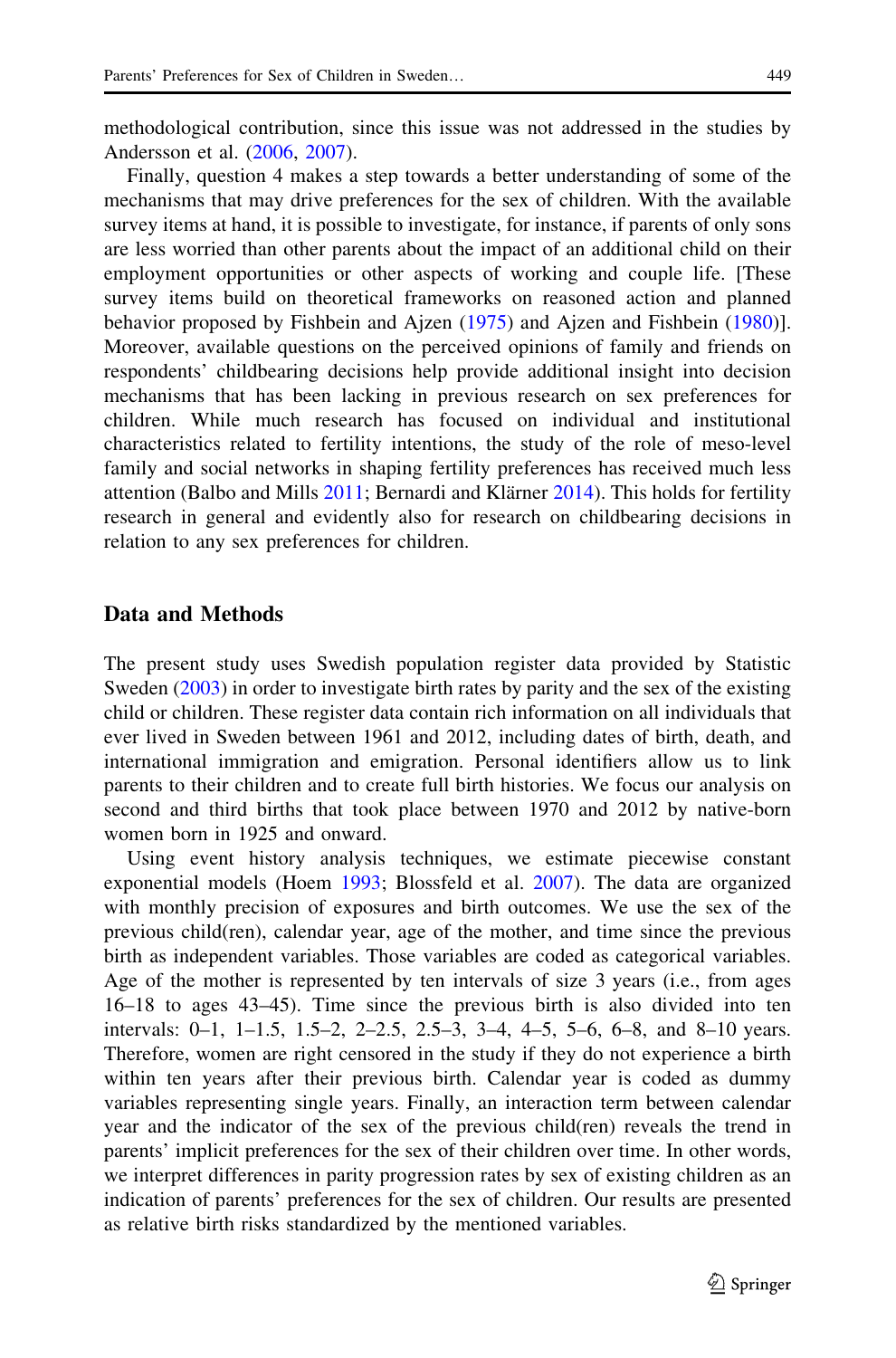To study parents' attitudes on preferences for the sex of children we use the 2012 Swedish Generations and Gender Survey (GGS) (Thomson et al. [2015\)](#page-16-0). The GGS is part of the Generations and Gender Programme and, as of 2015, it has collected demographic and socioeconomic information on the adult population in nineteen European countries (Vikat et al. [2007;](#page-16-0) Thomson et al. [2015](#page-16-0)). In Sweden, the GGS was a telephone-based survey with a target population of 18,000 individuals aged 18–79 years. In total, 9688 responded to the survey (response rate 53.8%). After the initial telephone interview, respondents were also sent a follow-up questionnaire by post or in electronic form and 6830 responded. This study uses data both from the main and follow-up questionnaires.

In particular, our study population consists of one- and two-child parents who were in childbearing ages at the time of the interview. This includes women between ages 18–44, partnered men whose female partner was between ages 18–44 (married or in cohabitation), and single men older than 18. This follows the definition used by the GGS survey, since most questions on fertility preferences were only asked to this subpopulation. A total of 497 one-child and 922 two-child parents reported whether they would like to have another child.<sup>1</sup> Those who reported a desire to have another child were also asked their preference for the sex of that child. Besides ''boy'' and ''girl,'' there was the option ''it does not matter.'' We also use data from the follow-up questionnaire to look into parents' attitudes regarding how an additional child might affect their lives in the future and whether they felt pressure from family and friends to have another child. Following the same definition of childbearing age, a total of 512 two-child parents responded to the follow-up questionnaire.

All estimates based on the GGS data used sample weights. Confidence intervals for proportions were calculated using a logit transform, which prevents overshoot in the case of very low or very high proportions—i.e., the boundaries of estimated intervals cannot reach below zero or above 100% (Brown et al. [2001](#page-15-0)).

### Birth Rates of One- and Two-Child Mothers

Figure [1](#page-8-0) shows the register-based relative risk of having a second child among onechild mothers by the sex of their first child. These birth risks are expressed in relation to the birth rate of one-daughter mothers in 1977. The data indicate that between the 1970s and the 1990s there was no substantial difference in the birth rates of one-daughter and one-son mothers. This matches the pattern that would be expected in a society in which parents have strong preferences for having at least two children but no strong preference for the sex composition of their offspring and, therefore, they proceed to second births regardless of the sex of their first child. However, the new data reveal that a new pattern emerged in the first decade of the 2000s, when one-boy mothers started to show slightly higher birth rates than onegirl mothers. For instance, by 2012 the standardized birth rate of one-boy mothers

<sup>&</sup>lt;sup>1</sup> None of these parents refused to answer this question. Two one-child parents answered "do not know" and were not included in the tabulations. No two-child parent answered ''do not know.''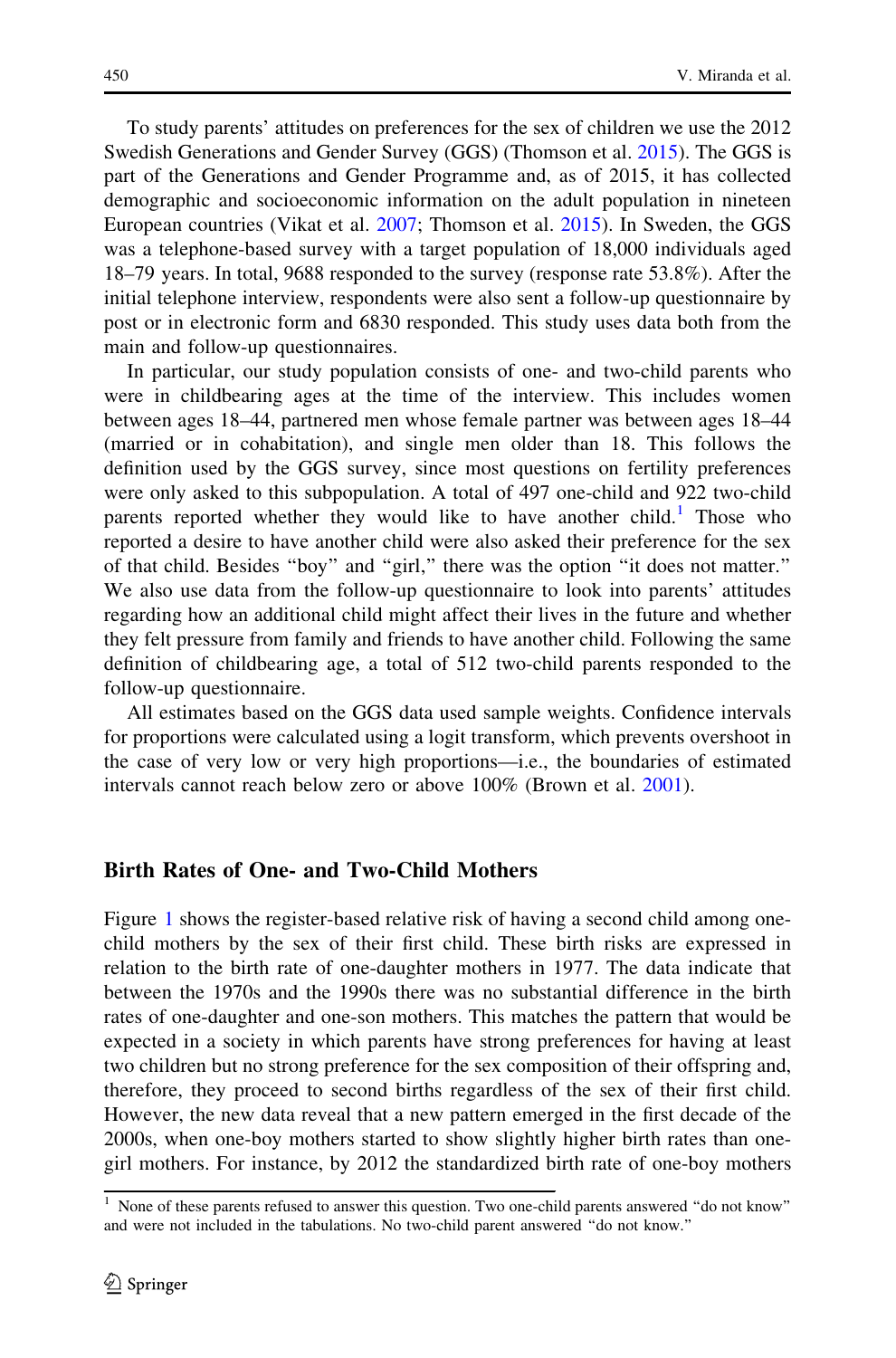<span id="page-8-0"></span>

Fig. 1 Birth risks of Swedish one-child mothers, by the sex of the first child, 1970–2012 (risks relative to one-daughter mothers in 1977). Source Swedish population register, authors' calculations. The rates are standardized for age of the woman and time since previous birth

was 4% higher than that of one-daughter mothers—as shown by the estimated relative birth risks of 1.49 and 1.43, respectively (Fig. 1). The pattern observed in the last decade suggests that not having a daughter created a greater incentive to try to have a second child, presumably with the expectation that it could be a girl. In a separate analysis, Kaplan–Meier estimates showed that in the period between 2000 and 2012 this difference in birth risks translated into 84.0% of one-boy mothers having a second child within 10 years from the birth of the first child, compared to 83.3% of one-girl mothers (tabulations available upon request).

Figures for two-child mothers are shown in Fig. 2 and birth risks are expressed in relation to the birth rate of mothers of one boy and one girl in 1977. The results show that throughout the entire period between 1970 and 2012 those mothers who had a daughter and a son consistently showed lower birth rates than the mothers who had either two sons or two daughters. This suggests a relatively stable preference for having at least one child of each sex. Moreover, until the mid-1980s, having two



Fig. 2 Birth risks of Swedish two-child mothers, by the sex of the first two children, 1970–2012 (risks relative to mothers of mixed-sex offspring in 1977). Source Swedish population register, authors' calculations. The rates are standardized for age of the woman and time since previous birth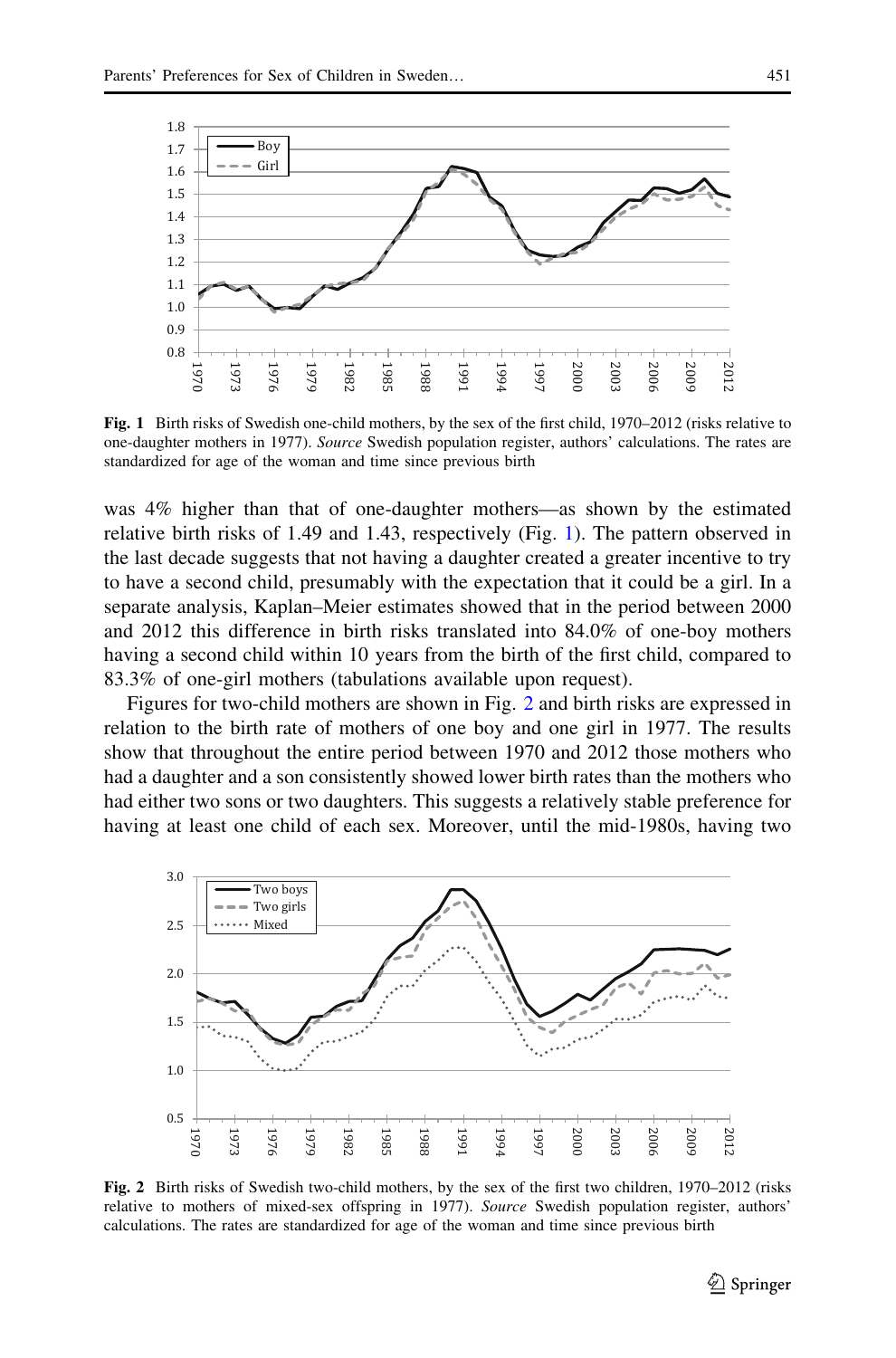<span id="page-9-0"></span>sons or two daughters did not seem to play a significant role in the couples' decision to have a third child.

Nonetheless, this pattern began to change in the late 1980s and continued to change through the 1990s, when two-son mothers started to show higher birth rates than two-daughter mothers. The new data for 2000–2012 show that this pattern became even more pronounced in more recent years. For instance, in 2012, the standardized birth rate of two-boy mothers was 13% higher than that of two-girl mothers (relative birth risks of 2.26 and 1.99, respectively, as shown in Fig. [2\)](#page-8-0). Kaplan–Meier estimates showed that these different birth rates implied noticeable differences in levels of parity progression. In the period between 2000 and 2012, 36.6% of two-son mothers were estimated to have a third birth within a synthetic follow-up period of ten years, compared to 34.0% of two-daughter mothers, and 30.2% of mothers who had one boy and one girl (tabulations available upon request). Taken together, our results suggest that among the younger generations of Swedish women and their partners the desire to have at least one daughter was clearly stronger than the desire to have at least one boy.

#### Parents' Self-Reported Intentions and Attitudes

The GGS data largely corroborate the overall pattern shown in the register data. In recent years, Swedish parents have been more likely to consider having an additional child if they do not yet have a daughter. The results also help substantiate that this is the consequence of a desire to have at least one daughter. Given the limited sample size of the GGS, even considerable differences between point estimates were at times not statistically significant. Nonetheless, the general patterns found in the data support the interpretation that there is a preference for having at least one daughter in Sweden.

The findings on Table 1 show that the intention to have a second or a third child was higher among parents who had son(s) than among parents who had daughter(s).

|      |      | ſМ                      |
|------|------|-------------------------|
|      |      |                         |
| 62.2 | 0.27 | 268                     |
| 59.4 |      | 229                     |
|      |      |                         |
| 23.2 | 0.09 | 244                     |
| 17.7 |      | 212                     |
| 18.2 |      | 466                     |
|      | $\%$ | p value for $p_a > p_b$ |

Table 1 Percentage of Swedish parents who reported an intention to have another child, by the sex composition and number of previous children, 2012. Source 2012 Swedish GGS

Women between ages 18 and 44, partnered men whose female partner is between ages 18 and 44, and single men older than 18. Estimates based on the weighted sample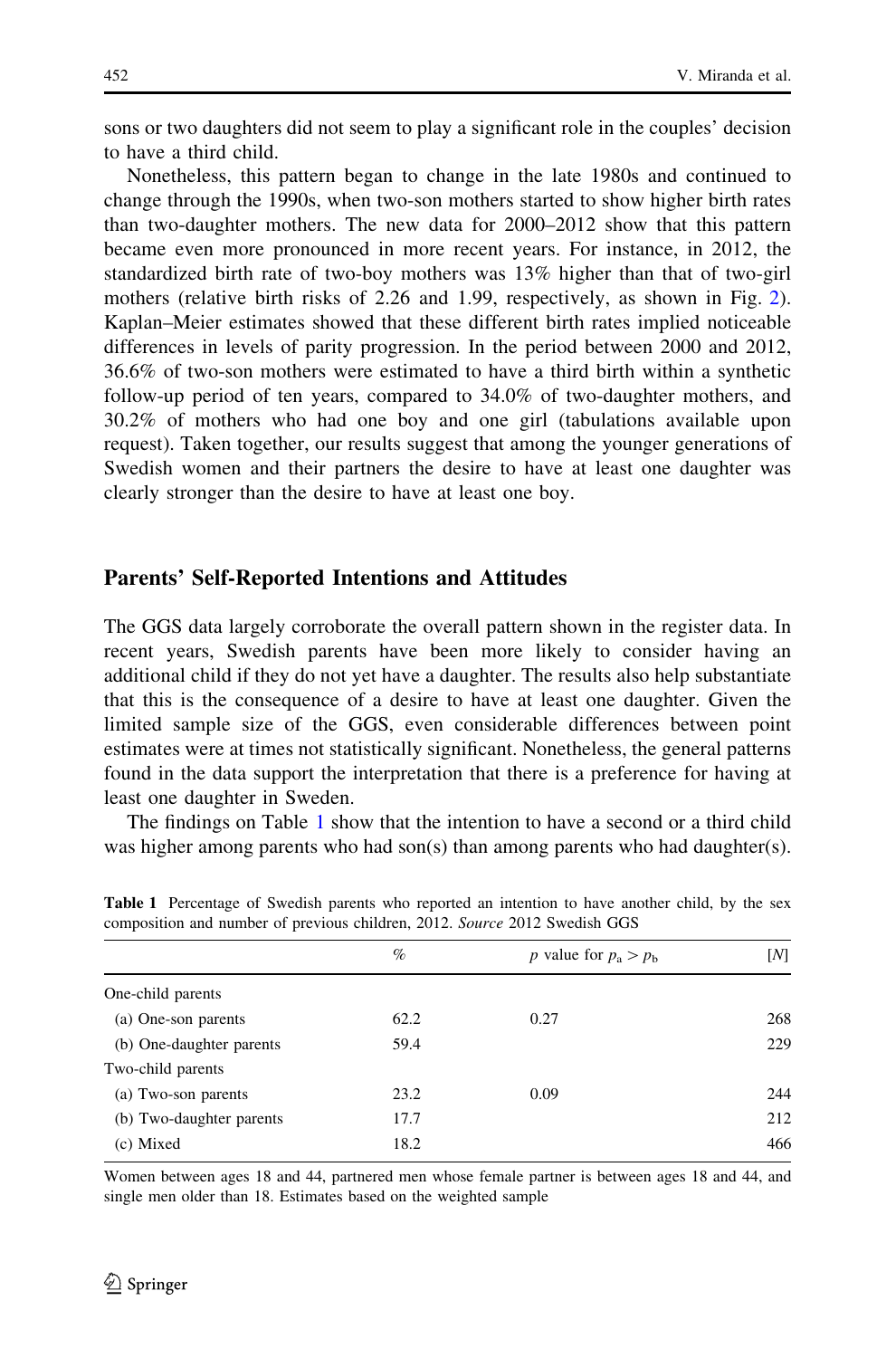Sixty-two percent of one-child parents who had a son reported that they would like to have a second child, compared to 59.4% of parents who had only a daughter. The higher desire to have girls was even more apparent among two-child parents. While 23.2% of two-son parents intended to have a third child, 17.7% of two-daughter parents reported so.

A comparison between the results from the GGS and the register data may suggest that the greater desire to have daughters over sons is more pronounced in the parents' self-reported intentions than in their actual fertility behavior. Table [1](#page-9-0) shows that, in 2012, two-son parents were 1.31 times more likely to report an intention to have a third child than two-daughter parents (i.e., 23.2/17.7). At the same time, Fig. [2](#page-8-0) shows that, in that same year, the age-standardized birth rate of two-son mothers was 1.13 times higher than that of two-daughter mothers (i.e., 2.26/ 1.99). Such comparison should certainly be taken with caution, since the number of observations in the GGS is fairly low. Nonetheless, the difference between intentions and actual behavior might indicate that parents who desire to have at least one daughter sometimes fall short on accomplishing these goals.

In the previous section, it was assumed that the higher fertility rates among women who had only sons indirectly revealed a wish that the next child would be a girl. The GGS data allow us to investigate this assumption, since those parents who reported an intention to have an additional child were asked about their preference for the sex of that child. Figure 3 shows that the ideal of gender-neutral preferences is present in the responses of parents in Sweden. Indifference towards the sex of an eventual next child was the most common response among both one-son and onedaughter parents who wanted a second child. However, the results also show that gender neutrality is far from being an absolute norm. Those with a daughter were considerably more likely to say that the sex of the next child would not matter than those with a son (74.0 and 57.7%, respectively). Furthermore, the desire to have at least one daughter is more prevalent than the desire to have at least one son. Over



**□Want a Son** ■Want a Daughter **II** does not matter

Fig. 3 One-child parents' preference for the sex of their second child, by sex of their first child, Sweden, 2012. Note Whiskers show 95% confidence intervals. The sample includes women between ages 18 and 44, partnered men whose female partner is between ages 18 and 44, and single men age 18 or older. Estimates based on the weighted sample. Source 2012 Swedish GGS

 $\bigcirc$  Springer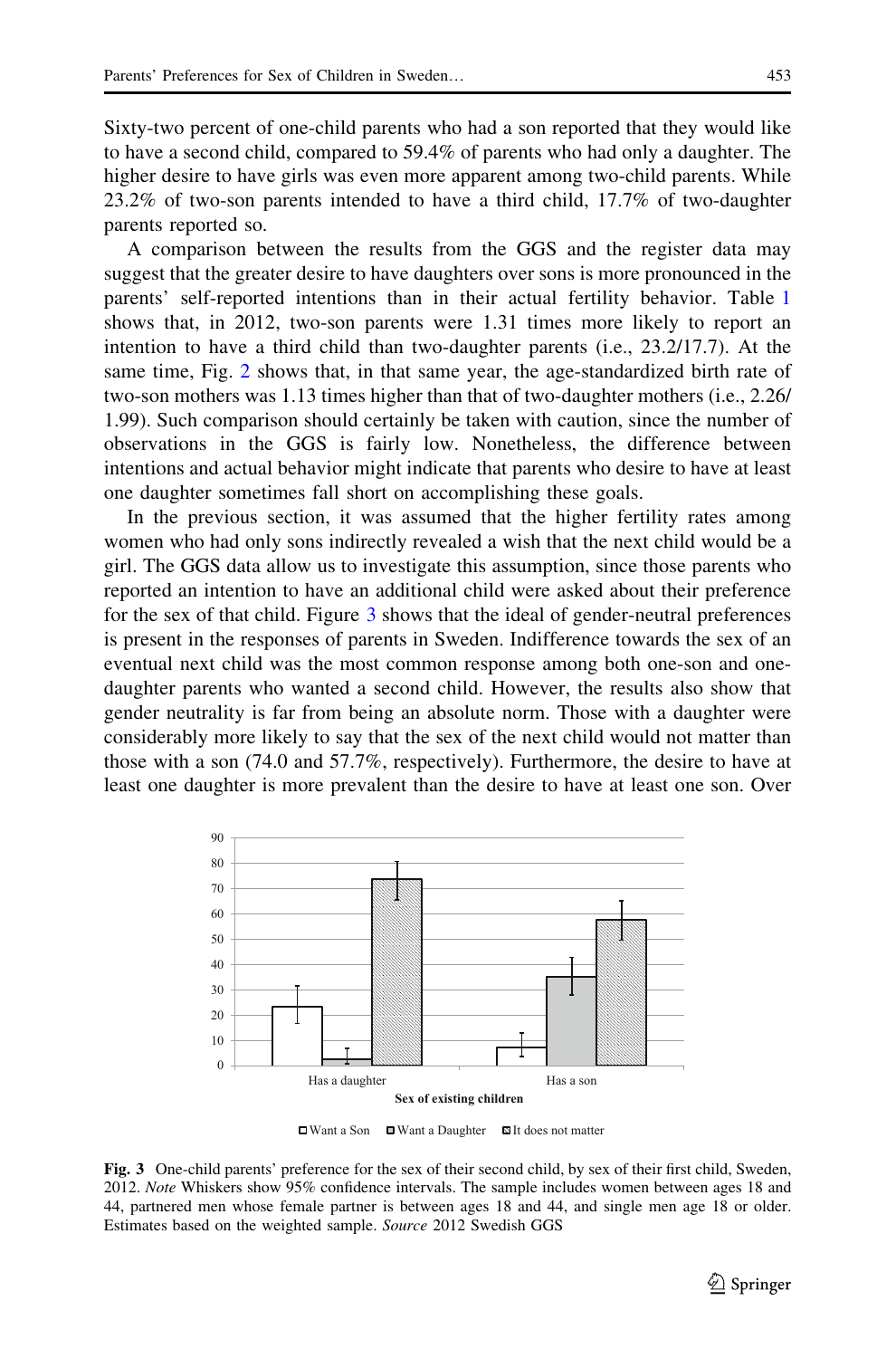35% of one-child parents who had a son and wanted another child preferred their second child to be a girl, while only 23.4% of parents who had a daughter preferred their next child to be a boy.

Figure 4 shows preferences for the sex of the next child among two-child parents. Indifference to the sex of an eventual third child was more widespread among those who already had a daughter and a son. Over eighty percent of them said the sex of the next child would not matter. The proportion was 55.1 and 56.5% among two-son and two-daughter parents, respectively. Two-child parents also openly stated their higher desire for at least one daughter compared to at least one son. While 43.3% of parents who had two sons said they preferred their third child to be a girl, only 37.5% of parents who had two daughters expressed a desire to have a boy (Fig. 4).

Finally, we look into a set of questions that inquired how parents suppose that their lives would change if they were to have another child during the 3 years following the survey. The survey also includes questions on whether parents considered that people in their social circles thought they should have another child. Table [2](#page-12-0) displays the expressed opinions of two-child parents, by the sex composition of their existing children. Overall, parents expect that their life would become worse in a series of dimensions. Most think that a third child would mean less freedom to do what they want, fewer employment opportunities, a worse financial situation, and worse sexual life, for instance. But, more importantly, these attitudes do not differ consistently by the sex composition of the previous children and none of the observed differences in those dimensions between two-son and twodaughter parents were statistically significant. This suggests that, in general, the higher willingness to have daughters is not associated with a perception that daughters will be easier to raise than boys.

The questions on social pressure to have a third child reveal a somewhat different pattern. The vast majority of parents say they do not think their friends or relatives expect them to have another child (lower section of Table [2\)](#page-12-0). But those who have



**□Want a Son** ■Want a Daughter **□It does not matter** 

Fig. 4 Two-child parents' preference for the sex of their third child, by the sex composition of their first two children, Sweden, 2012. Note Whiskers show 95% confidence intervals. The sample includes women between ages 18 and 44, partnered men whose female partner is between ages 18 and 44, and single men age 18 or older. Estimates based on the weighted sample. Source 2012 Swedish GGS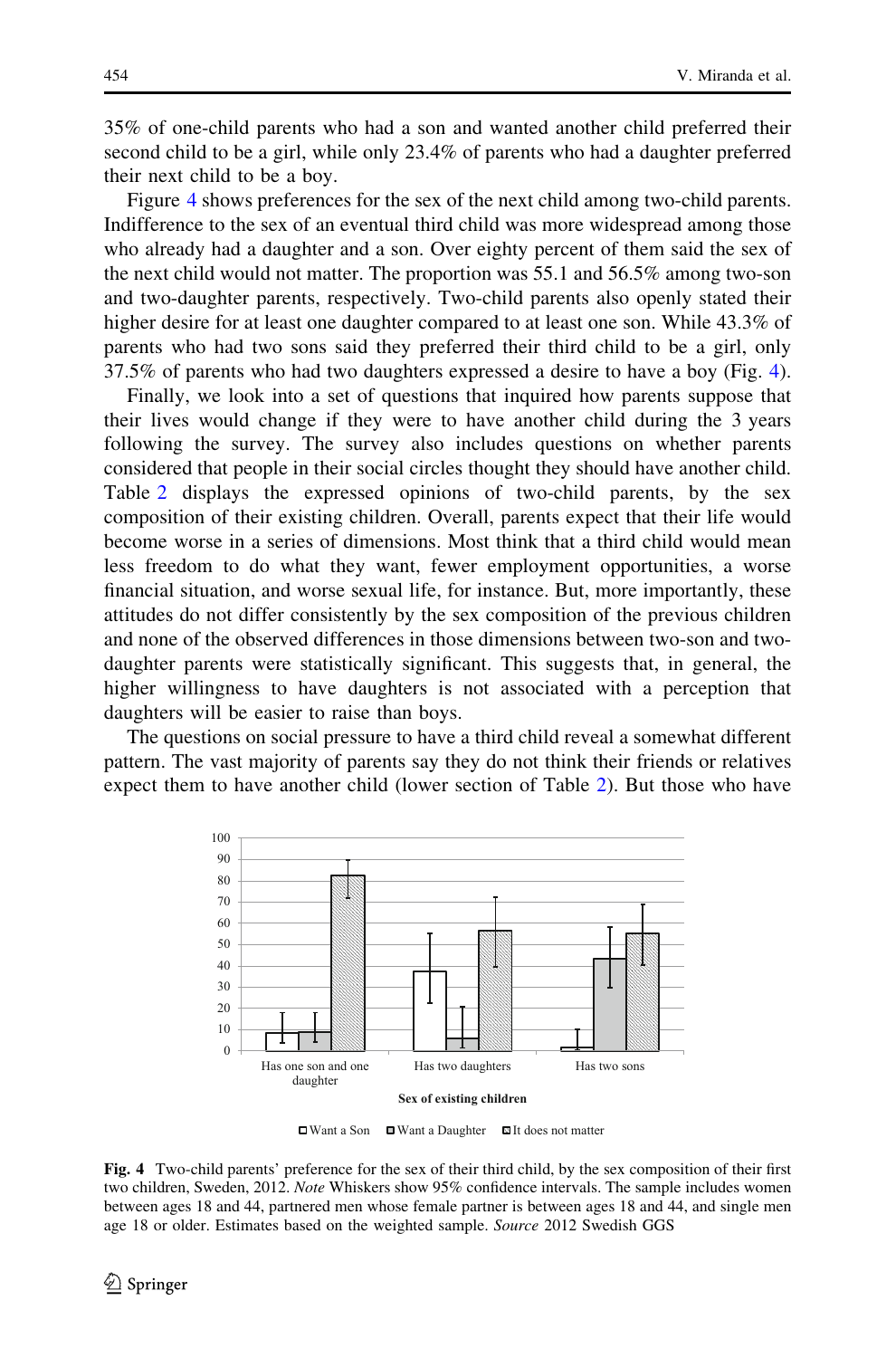|                                             | Two sons<br>(A) | Two daughters<br>(B) | Mixed<br>(C) | <i>p</i> value of<br>$A \neq B$ |
|---------------------------------------------|-----------------|----------------------|--------------|---------------------------------|
|                                             |                 |                      |              |                                 |
| Will become worse?                          |                 |                      |              |                                 |
| (1) The possibility to do what you want     | 81.8            | 85.9                 | 82.9         | 0.40                            |
| (2) Your Employment Opportunities           | 64.3            | 70.0                 | 59.4         | 0.35                            |
| (3) Your Financial Situation                | 76.6            | 75.1                 | 64.5         | 0.78                            |
| (4) Your Sexual Life                        | 57.9            | 61.5                 | 46.2         | 0.58                            |
| (5) Closeness with partner                  | 23.6            | 29.9                 | 26.8         | 0.27                            |
| (6) Partner's employment opportunities      | 48.2            | 48.7                 | 48.7         | 0.94                            |
| (7) Certainty in your life                  | 14.8            | 20.8                 | 19.1         | 0.22                            |
| Others think you should have another child? |                 |                      |              |                                 |
| (8) Most friends                            | 11.2            | 3.3                  | 9.3          | 0.02                            |
| $(9)$ My parents                            | 12.2            | 7.3                  | 9.3          | 0.22                            |
| (10) Most relatives                         | 8.1             | 2.9                  | 8.9          | 0.08                            |
| [N]                                         | 136             | 108                  | 268          |                                 |

<span id="page-12-0"></span>Table 2 Attitudes of Swedish two-child parent's regarding the birth of a third child during the 3 years following the survey, 2012. Source 2012 Swedish GGS

Data from the GGS follow-up questionnaire. Estimates based on the weighted sample

two sons are more likely to report social pressure to have another child than those who have two daughters. Two-son parents were 3.5 times more likely than twodaughter parents to say that most of their friends expected them to have a third child, 1.7 times more likely to feel pressure from parents, and 2.8 times more likely to perceive pressure from other relatives  $(i.e., 11.2/3.3, 12.2/7.3, 8.1/2.9%,$ respectively). Pressure from friends was statistically significant at very conservative levels and pressure from relatives other than parents was significant at  $p < 0.10$ .

Taken together, the findings in Table 2 provide some guidance for future studies. Research that investigates the underlying social mechanisms driving the higher motivation to have daughters in Sweden is advised to not focus solely on how parents perceive the direct benefits of having a girl in their family. One should also consider the pressure that parents notice from their social circles and their willingness to conform to those perceived social norms (cf. Balbo and Mills [2011;](#page-15-0) Bernardi and Klärner [2014](#page-15-0)).

#### **Discussion**

Our study was based on register data on actual childbearing behavior and survey data on different subjective dimensions related to childbearing intentions and sex preferences for children. While previous research often reveals a mismatch between childbearing intentions and childbearing behavior (e.g., Toulemon and Testa [2005\)](#page-16-0), we found a correspondence between our data on fertility outcomes and those on parents' stated preferences for the sex of their next child. In particular, adding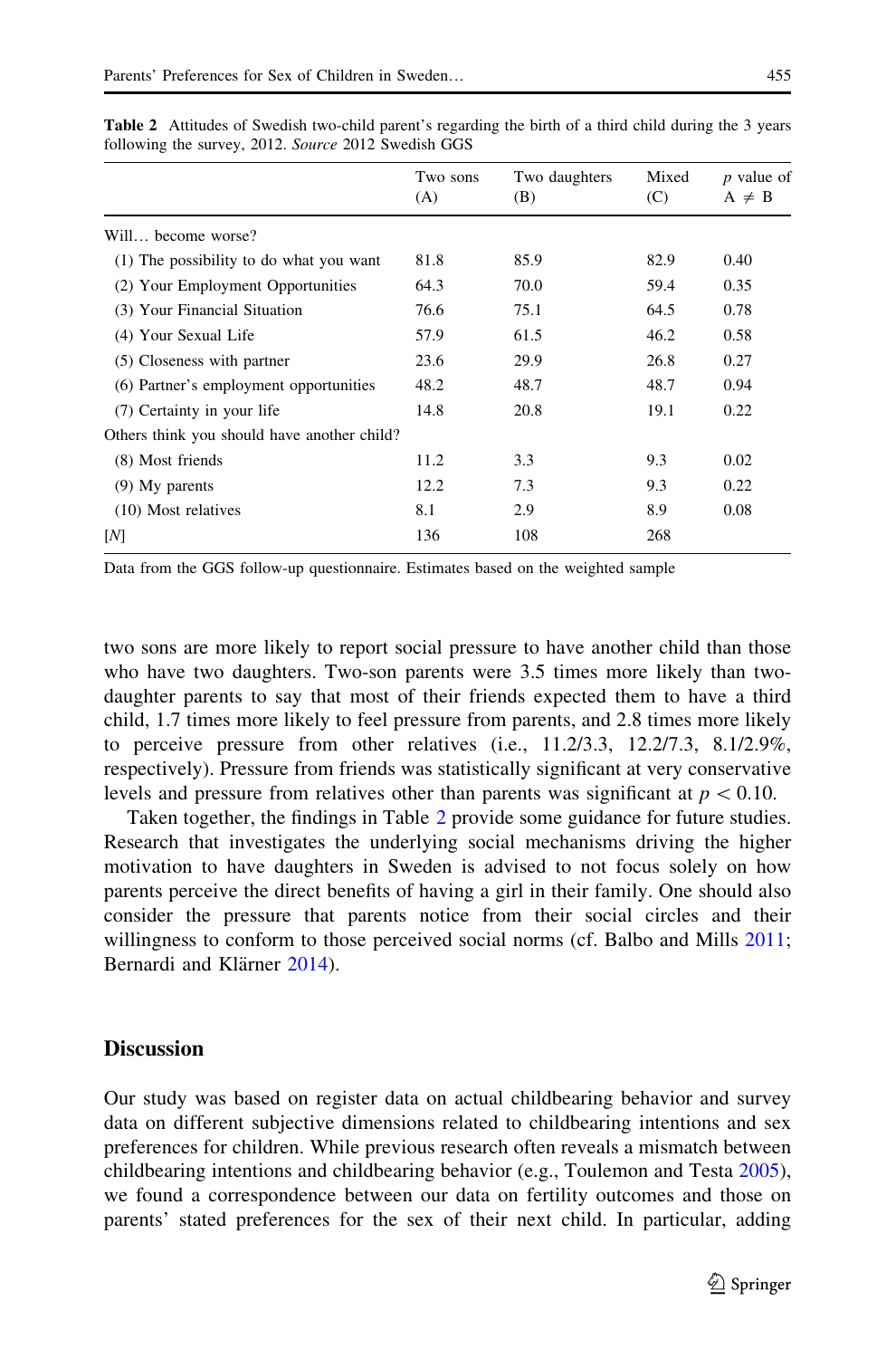information from the 2012 Gender and Generations Survey of Sweden to our study design, we showed that parents' stated preferences for the sex of their third child matches the pattern of differential birth rates found in the register data.

It has been documented that respondents' expressed attitudes may be affected by social desirability biases. They might exaggerate socially desirable traits and deny or downplay socially undesirable ones (Tourangeau and Yan [2007;](#page-16-0) Krumpal [2013\)](#page-16-0). In particular, in Western cultures parents are generally encouraged to treat their children equally (Kowal et al. [2006\)](#page-15-0) and in Sweden gender equality is considered a central norm (Haas [1993](#page-15-0); Oláh and Bernhardt [2008](#page-16-0)). Both women and men in this country express high support for gender equality (Duvander [2014\)](#page-15-0). This narrative would suggest that Swedish parents might be rather unwilling to answer that they have a specific preference for the gender of their next child. Nevertheless, the interviewed parents openly expressed some degree of preference for having daughters over sons.

Our findings demonstrate that the pattern of stronger preferences for daughters than for sons that was observed in Sweden in the 1980s and 1990s has not weakened during the first decade of the 2000s. In contrast, this new pattern has intensified in magnitude and scope. In addition to the clear preference for having daughters among two-child mothers documented by previous research and intensified in the current follow-up, our findings show that during the previous decade this preference was noticeable even among one-child parents. We link our findings to the Swedish context of gender change and the continued progress of the gender revolution in Scandinavia in the spheres of public and private life (cf. Goldscheider et al. [2015\)](#page-15-0). To some extent, the findings mirror those of Mills and Begall [\(2010](#page-16-0)) who claimed to find stronger preferences for having sons in low-gender-equity societies in Europe. Contrary to the arguments presented by Pollard and Morgan [\(2002](#page-16-0)), the context of increasing gender equality may not produce a situation where parents are indifferent to the gender of their offspring. In contrast, in a society where women are given greater opportunities to develop their potential as actors in the public sphere, daughters may become more valuable for parents in general and for society at large. In such a situation, daughters may be perceived as better than sons in fulfilling both the caring and breadwinning duties that parents may value (Brockmann [2001\)](#page-15-0).

Our further analysis of survey data complements this narrative. We relied on survey items on decision-making processes in relation to the perceived costs and benefits of having another child as well as the possible role of respondents' social networks in childbearing decisions. In this respect, our study provides support for the notion that parents also weigh in the opinions of their social networks when making decisions about whether or not to have another child. Evidently, such factors merit further attention in different types of fertility research and in theory development in relation to sex preferences for children (Balbo and Mills [2011;](#page-15-0) Bernardi and Klärner [2014;](#page-15-0) Hedström and Swedberg [1996\)](#page-15-0). In our case, we provided evidence for the possibility that the perceived pressure from social networks in childbearing decisions may differ based on the sex composition of existing child(ren).

In most developed countries, girls today perform better than boys in educational systems and in many aspects also in society at large. For example, less gender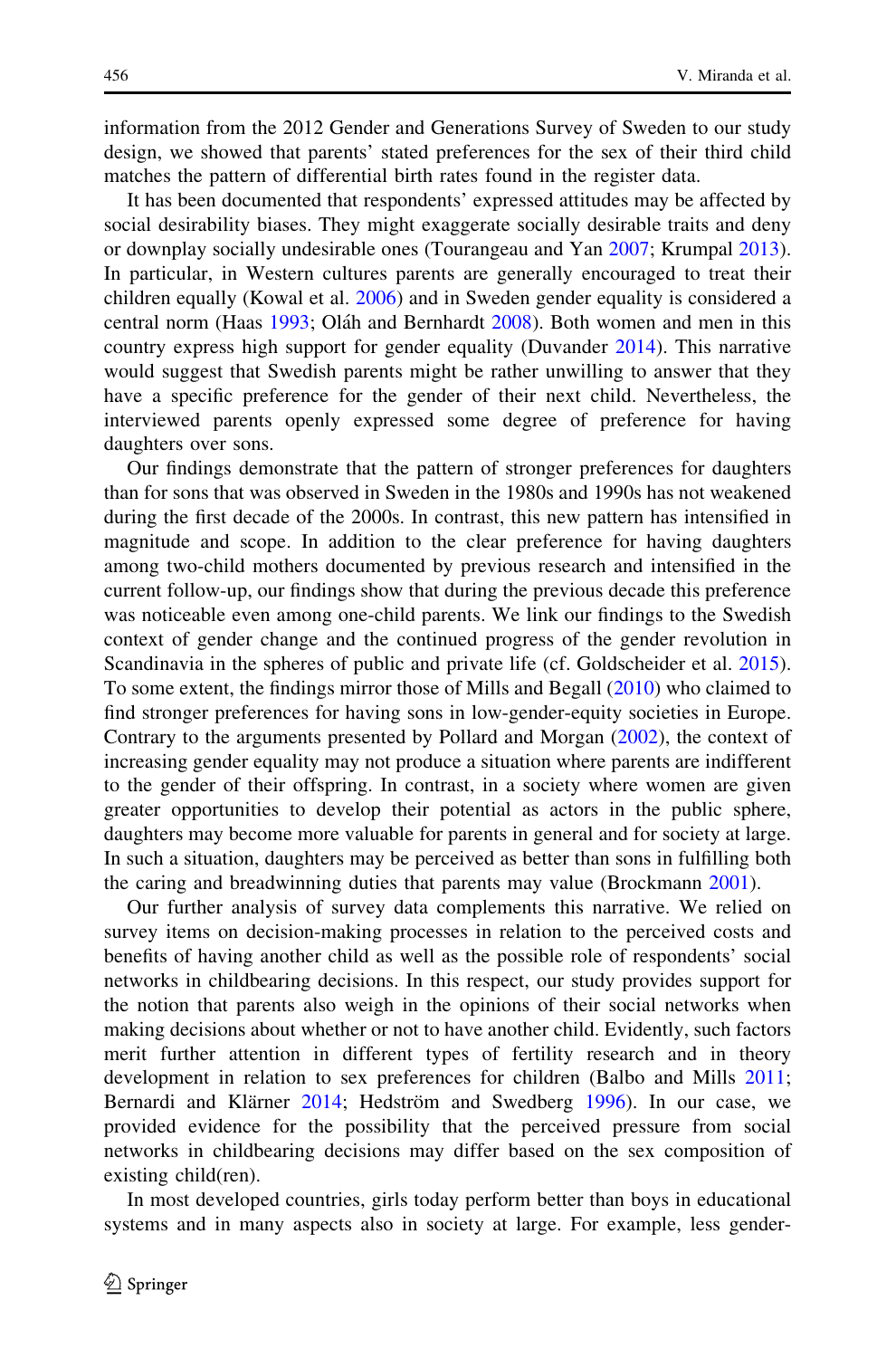<span id="page-14-0"></span>restricted educational opportunities tend to favor women to develop their cognitive abilities more efficiently than men (Weber et al. [2014](#page-16-0)). Therefore, whether the development of increasingly strong preferences in Swedish society for having daughters will continue its pace and whether this pattern will become visible also in societies outside Scandinavia remains a topic for future research.<sup>2</sup> A prediction on more long-term developments in sex preferences for children may still be that such preferences will eventually lose in importance. If the gender revolution as formulated by Goldscheider et al. progresses towards a stage of gender equity in both the private and public spheres of life we may expect that gender may gradually lose importance in many areas where it matters today. However, many factors are at play and it remains an open question whether sex preferences will vanish or not. The evidence provided so far certainly gives no support for predictions of that kind.

We conclude with a note that the emerging patterns in Sweden of preferences for having daughters are manifested in childbearing behavior mainly in the mild version presented in our study. An inspection of differences in sex ratios at birth, by parity and sex composition of previous children, shows no evidence of more drastic interventions in the childbearing process among Swedish-born parents, such as those related to sex-selective abortion (data not shown but available on request).

Acknowledgements We are grateful for financial support from the Swedish Research Council (Vetenskapsra˚det) via the Linnaeus Center for Social Policy and Family Dynamics in Europe (SPaDE), Grant Registration Number 349-2007-8701, and the Swedish Initiative for Research on Microdata in the Social and Medical Sciences (SIMSAM), Grant Number 340-2013-5164.

Open Access This article is distributed under the terms of the Creative Commons Attribution 4.0 International License ([http://creativecommons.org/licenses/by/4.0/\)](http://creativecommons.org/licenses/by/4.0/), which permits unrestricted use, distribution, and reproduction in any medium, provided you give appropriate credit to the original author(s) and the source, provide a link to the Creative Commons license, and indicate if changes were made.

#### References

- Ajzen, I., & Fishbein, M. (1980). Understanding attitudes and predicting social behavior. Englewood Cliffs, NJ: Prentice-Hall.
- Andersson, G., Hank, K., Rønsen, M., & Vikat, A. (2006). Gendering family composition: Sex preferences for children and childbearing behavior in the Nordic countries. Demography, 43(2), 255–267.

Andersson, G., Hank, K., & Vikat, A. (2007). Understanding parental gender preferences in advanced societies: Lessons from Sweden and Finland. Demographic Research, 17(6), 135–156.

Arnold, F. (1997). Gender preferences for children. In Demographic and Health Surveys Comparative Studies, no. 23. Calverton, MA: Macro International Inc.

 $\frac{2}{3}$  Surely, educational performance is just one of the many factors that can affect how parents form preferences for sex of children. Another example is the gender pay gap. Recent data show that the gap has been decreasing steadily since 2007. Women's salary was 88% of men's in 2016, compared to 84% in 2007. When variables such as the distribution of men and women into different professions are taken into account, women's salary was 95% that of men's in 2016 (Swedish National Mediation Office [2017\)](#page-16-0). Although the gender pay gap has not been eliminated, this growing equality in pay suggests that its role in shaping parents' preferences for sex of children might be declining.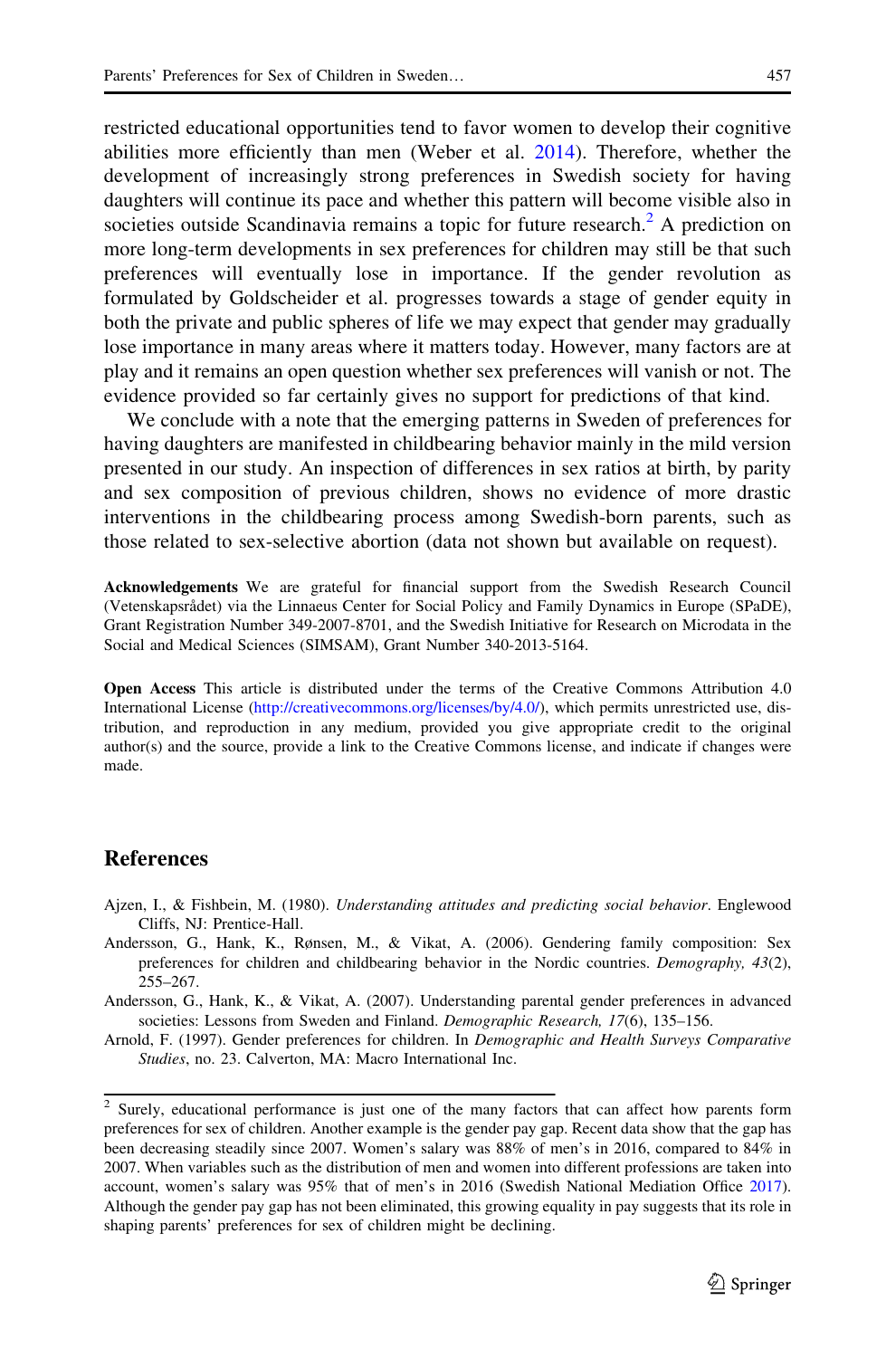- <span id="page-15-0"></span>Arnold, F., & Kuo, E. C. (1984). The value of daughters and sons: A comparative study of the gender preferences of parents. Journal of Comparative Family Studies, 15, 299–318.
- Arnold, F., & Zhaoxiang, L. (1986). Sex preference, fertility, and family planning in China. Population and Development Review, 12, 221–246.
- Balbo, N., & Mills, M. (2011). The effects of social capital and social pressure on the intention to have a second or third child in France, Germany, and Bulgaria, 2004-05. Population Studies, 65(3), 335–351.
- Basu, A., & Das Gupta, M. (2001). Family systems and the preferred sex of children. In N. J. Smelser & B. Baltes (Eds.), International encyclopedia of the social and behavioral sciences (Vol. 8, pp. 5350–5357). Amsterdam: Elsevier.
- Bernardi, L., & Klärner, A. (2014). Social networks and fertility. Demographic Research, 30(22), 641–670.
- Blossfeld, H.-P., Golsch, K., & Rohwer, G. (2007). Event history analysis with Stata. New York: Lawrence Erlbaum.
- Bongaarts, J. (2013). Implementation of preferences for male offspring. Population and Development Review, 39(2), 185–208.
- Brockmann, H. (2001). Girls preferred? Changing patterns of sex preferences in the two German states. European Sociological Review, 17(2), 189–202.
- Brown, L. D., Cai, T. T., & DasGupta, A. (2001). Interval estimation for a binomial proportion. Statistical Science, 16(2), 101–133.
- Clark, S. (2000). Son preference and sex composition of children: Evidence from India. Demography, 37(1), 95–108.
- Das Gupta, M., Zhenghua, J., Bohua, L., Zhenming, X., Chung, W., & Hwa-Ok, B. (2003). Why is son preference so persistent in East and South Asia? A cross-country study of China, India and the Republic of Korea. The Journal of Development Studies, 40(2), 153–187.
- Duvander, A.-Z. (2014). How long should parental leave be? Attitudes to gender equality, family, and work as determinants of women's and men's parental leave in Sweden. Journal of Family Issues, 35, 909–926.
- Duvander, A. Z., & Johansson, M. (2012). What are the effects of reforms promoting fathers' parental leave use? Journal of European Social Policy, 22(3), 319–330.
- Fishbein, M., & Ajzen, I. (1975). Belief, attitude, intention, and behavior: An introduction to theory and research. Reading, MA: Addison-Wesley.
- Frejka, T., Goldscheider, F., & Lappegård, T. (2017). The Two-part gender revolution, women's second shift and changing cohort fertility. Stockholm Research Reports in Demography, 2017, 23.
- Goldscheider, F., Bernhardt, E., & Lappegård, T. (2015). The gender revolution: A framework for understanding changing family and demographic behavior. Population and Development Review, 41(2), 207–239.
- Haas, L. (1993). Nurturing fathers and working mothers: Changing gender roles in Sweden. In J. C. Hood (Ed.), Men, work, and family (pp. 238–261). Newbury Park, CA: Sage.
- Hank, K., & Kohler, H. P. (2000). Gender preferences for children in Europe: Empirical results from 17 FFS countries. Demographic Research, 2(1), 133–144.
- Hedström, P., & Swedberg, R. (1996). Social mechanisms. Acta Sociologica, 39(3), 281–308.
- Hoem, J. M. (1993). Classical demographic methods of analysis and modern event-history techniques. In IUSSP: 22nd International Population Conference, Montreal, Canada, Vol. 3, pp. 281–91.
- Hoffman, L. W., & Hoffman, M. L. (1973). The value of children to parents. In J. T. Fawcett (Ed.), Psychological perspectives on population (pp. 19–76). New York: Basic Books.
- Johansson, L., Sundström, G., & Hassing, L. B. (2003). State provision down, offspring's up: The reverse substitution of old-age care in Sweden. Ageing & Society, 23(3), 269–280.
- Kan, M. Y., Sullivan, O., & Gershuny, J. (2011). Gender convergence in domestic work: discerning the effects of interactional and institutional barriers from largescale data. Sociology, 45(2), 234e251.
- Kippen, R., Evans, A., & Gray, E. (2007). Parental preference for sons and daughters in a Western industrial setting: Evidence and implications. Journal of Biosocial Science, 39(4), 583–597.
- Kolk, M., & Schnettler, S. (2013). Parental status and gender preferences for children: Is differential fertility stopping consistent with the Trivers-Willard hypothesis? Journal of Biosocial Science, 45(05), 683–704.
- Kowal, A. K., Krull, J. L., & Kramer, L. (2006). Shared understanding of parental differential treatment in families. Social Development, 15(2), 276–295.